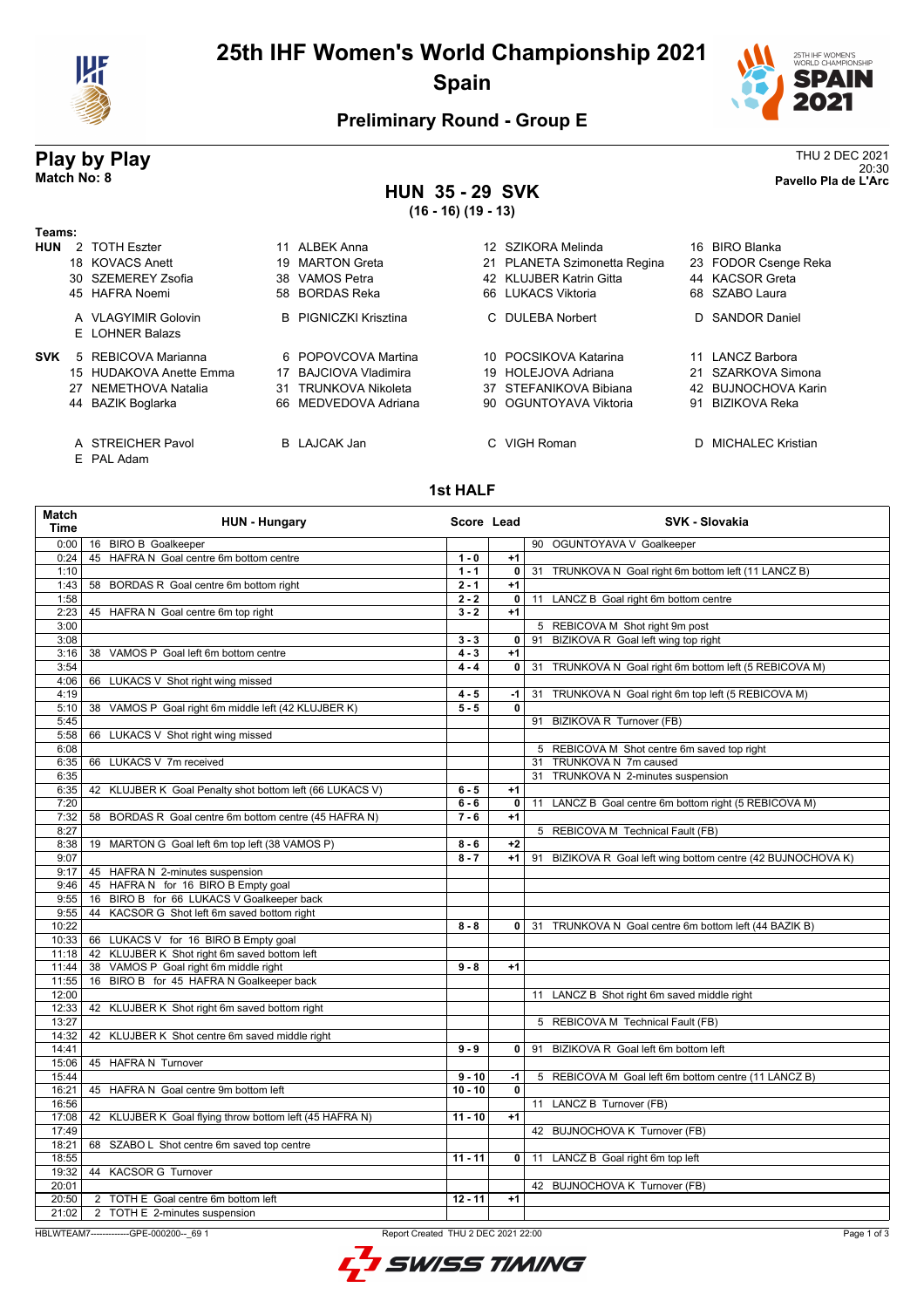

**25th IHF Women's World Championship 2021 Spain**



# **Preliminary Round - Group E**

**Play by Play**<br>Match No: 8<br>Pavello Pla de L'Arc 20:30 **Match No: 8 Pavello Pla de L'Arc**

### **HUN 35 - 29 SVK (16 - 16) (19 - 13)**

#### **1st HALF**

| <b>Match</b><br>Time | <b>HUN - Hungary</b>                                  | Score Lead |                | SVK - Slovakia                                                  |
|----------------------|-------------------------------------------------------|------------|----------------|-----------------------------------------------------------------|
| 21:20                |                                                       | $12 - 12$  | $\overline{0}$ | 11 LANCZ B Goal right 6m bottom left                            |
| 21:35                | 38 VAMOS P for 16 BIRO B Empty goal                   |            |                |                                                                 |
| 22:03                | 42 KLUJBER K Goal centre 6m bottom centre             | $13 - 12$  | $+1$           |                                                                 |
| 22:07                | 12 SZIKORA M for 38 VAMOS P Goalkeeper back           |            |                |                                                                 |
| 22:07                |                                                       |            |                | Team timeout                                                    |
| 22:59                |                                                       | $13 - 13$  | 0              | 42 BUJNOCHOVA K Goal centre 6m bottom right (17 BAJCIOVA V)     |
| 23:35                | <b>MARTON G Turnover</b><br>19                        |            |                |                                                                 |
| 24:22                |                                                       |            |                | BAJCIOVA V Shot centre 6m saved bottom centre<br>17             |
| 24:38                |                                                       | $13 - 14$  | -1             | 42 BUJNOCHOVA K Goal centre 6m top right (11 LANCZ B)           |
| 24:51                | 68<br>SZABO L Goal right 6m top centre (42 KLUJBER K) | $14 - 14$  | 0              |                                                                 |
| 25:23                |                                                       |            |                | 17 BAJCIOVA V Technical Fault (FB)                              |
| 26:20                | 44 KACSOR G Shot centre 9m post                       |            |                |                                                                 |
| 26:59                |                                                       |            |                | 31 TRUNKOVA N Turnover                                          |
| 27:28                | Team timeout                                          |            |                |                                                                 |
| 27:53                | TOTH E Goal right 6m bottom right                     | $15 - 14$  | $+1$           |                                                                 |
| 28:24                | 45 HAFRA N Goal fast break top left                   | $16 - 14$  | $+2$           |                                                                 |
| 28:40                | PLANETA S 7m caused<br>21                             |            |                | TRUNKOVA N 7m received<br>31                                    |
| 28:50                |                                                       | $16 - 15$  | $+1$           | BIZIKOVA R Goal Penalty shot bottom right (31 TRUNKOVA N)<br>91 |
| 29:26                | KLUJBER K Shot left 6m blocked<br>42                  |            |                |                                                                 |
| 29:43                | 45 HAFRA N Shot left wing missed                      |            |                |                                                                 |
| 29:58                |                                                       | $16 - 16$  | 0              | BAJCIOVA V Goal flying throw bottom left<br>17                  |
| 30:00                |                                                       |            |                | Turnover bench/team                                             |

#### **2nd HALF**

| <b>Match</b><br>Time | <b>HUN - Hungary</b>                                           |                                     | Score Lead |    | <b>SVK - Slovakia</b>                                      |
|----------------------|----------------------------------------------------------------|-------------------------------------|------------|----|------------------------------------------------------------|
| 30:00                | 12 SZIKORA M Goalkeeper                                        |                                     |            |    | 90 OGUNTOYAVA V Goalkeeper                                 |
| 30:47                |                                                                | $16 - 17$                           | -1         |    | 91 BIZIKOVA R Goal centre 6m bottom centre                 |
| 31:01                | 45 HAFRA N Goal left 6m top left                               | $17 - 17$                           | 0          |    |                                                            |
| 31:13                |                                                                | $17 - 18$                           | $-1$       |    | 11 LANCZ B Goal centre 9m top left                         |
| 31:35                |                                                                |                                     |            |    | 5 REBICOVA M 2-minutes suspension                          |
| 31:49                | 38 VAMOS P Shot centre 6m saved bottom left                    |                                     |            |    |                                                            |
| 32:28                |                                                                |                                     |            |    | 11 LANCZ B Technical Fault (FB)                            |
|                      | 32:48   42 KLUJBER K Goal centre 6m bottom centre (38 VAMOS P) | $18 - 18$                           | 0          |    |                                                            |
| 33:46                | 21 PLANETA S Block                                             |                                     |            |    | 11 LANCZ B Shot centre 6m blocked                          |
| 34:28                | 45 HAFRA N Goal left 6m middle right (42 KLUJBER K)            | $19 - 18$                           | $+1$       |    |                                                            |
| 35:01                |                                                                |                                     |            |    | 11 LANCZ B Technical Fault (FB)                            |
| 35:16                | 19 MARTON G Goal left 6m bottom left                           | $20 - 18$                           | $+2$       |    |                                                            |
| 35:29                |                                                                |                                     |            |    | 5 REBICOVA M Turnover (FB)                                 |
| 35:59                | 19 MARTON G Goal left wing bottom left (38 VAMOS P)            | $21 - 18$                           | $+3$       |    |                                                            |
| 35:59                |                                                                |                                     |            |    | Team timeout                                               |
| 36:04                |                                                                |                                     |            |    | 66 MEDVEDOVA A for 90 OGUNTOYAVA V Goalkeeper Substitution |
| 36:25                |                                                                |                                     |            |    | 17 BAJCIOVA V Shot left 6m saved bottom right              |
| 36:36                | 38 VAMOS P Goal right 6m bottom centre                         | $22 - 18$                           | +4         |    |                                                            |
| 36:48                | 66 LUKACS V Goal fast break top centre (12 SZIKORA M)          | $23 - 18$                           | $+5$       |    |                                                            |
| 37:18                |                                                                | $23 - 19$                           | $+4$       |    | 5 REBICOVA M Goal left 9m top right (11 LANCZ B)           |
| 37:44                | 66 LUKACS V Turnover                                           |                                     |            |    |                                                            |
| 37:51                |                                                                | $23 - 20$                           | $+3$       |    | 11 LANCZ B Goal fast break top centre                      |
| 38:20                | 45 HAFRA N Goal left 6m bottom right (42 KLUJBER K)            | $24 - 20$                           | $+4$       |    |                                                            |
| 38:59                |                                                                |                                     |            |    | 37 STEFANIKOVA B Shot right wing saved top left            |
| 39:08                | 58 BORDAS R Goal centre 6m bottom centre                       | $25 - 20$                           | $+5$       |    |                                                            |
| 40:20                |                                                                |                                     |            | 31 | TRUNKOVA N Shot centre 6m post                             |
| 41:16                | 45 HAFRA N Turnover                                            |                                     |            |    |                                                            |
| 41:45                |                                                                |                                     |            |    | Turnover bench/team                                        |
| 41:56                | 42 KLUJBER K Goal left 6m top left                             | $26 - 20$                           | $+6$       |    |                                                            |
| 42:03                |                                                                | $26 - 21$                           | $+5$       | 31 | TRUNKOVA N Goal flying throw bottom right                  |
| 42:07                | Team timeout                                                   |                                     |            |    |                                                            |
| 42:27                | LUKACS V Shot right wing saved bottom left<br>66               |                                     |            |    |                                                            |
| 43:17                |                                                                |                                     |            |    | 5 REBICOVA M Shot centre 9m missed                         |
| 43:30                | 38 VAMOS P Shot centre 6m missed                               |                                     |            |    |                                                            |
| 43:58                |                                                                | $26 - 22$                           | +4         |    | 17 BAJCIOVA V Goal centre 6m bottom centre                 |
|                      | 44:10   58 BORDAS R Shot centre 6m missed                      |                                     |            |    |                                                            |
| 45:05                | 19 MARTON G 7m caused                                          |                                     |            |    | 19 HOLEJOVA A 7m received                                  |
| 45:17                |                                                                | $26 - 23$                           | $+3$       | 91 | BIZIKOVA R Goal Penalty shot bottom right (19 HOLEJOVA A)  |
| 45:56                | 38 VAMOS P Goal right 6m bottom left (42 KLUJBER K)            | $27 - 23$                           | $+4$       |    |                                                            |
| 46:07                |                                                                |                                     |            |    | 42 BUJNOCHOVA K Technical Fault (FB)                       |
| 46:37                | 44 KACSOR G 7m received                                        |                                     |            |    | 19 HOLEJOVA A 7m caused                                    |
|                      | 46:40   42 KLUJBER K Goal Penalty shot top right (44 KACSOR G) | $28 - 23$                           | $+5$       |    |                                                            |
|                      | HBLWTEAM7--------------GPE-000200-- 69 1                       | Report Created THU 2 DEC 2021 22:00 |            |    | Page 2 of 3                                                |
|                      |                                                                |                                     |            |    |                                                            |